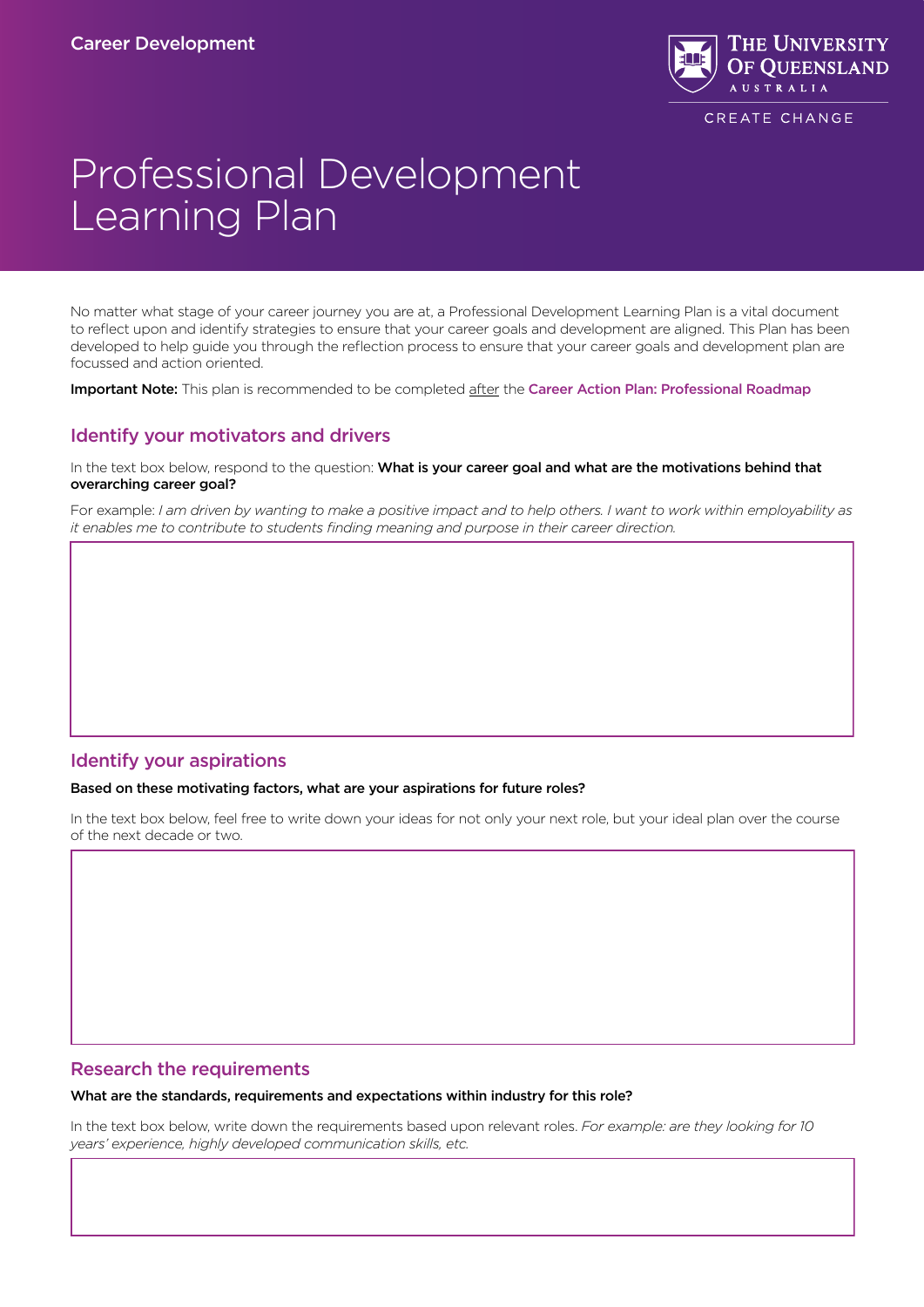# Identifying mentors

## Network and industry associations

Are there any relevant networking or membership opportunities to connect with industry professionals/events that will support your development and progression? Write these down below.

## Career goals

## Short and Long term

What are the goals and objective that you have set for your career development? Write these down, utilising the SMART model.

### Short-term goals

Long-term goals

Immediate SMART Objectives

#### Learning needs

Write down your immediate shorter and longer-term learning needs for your developing in relation to your goals and objectives.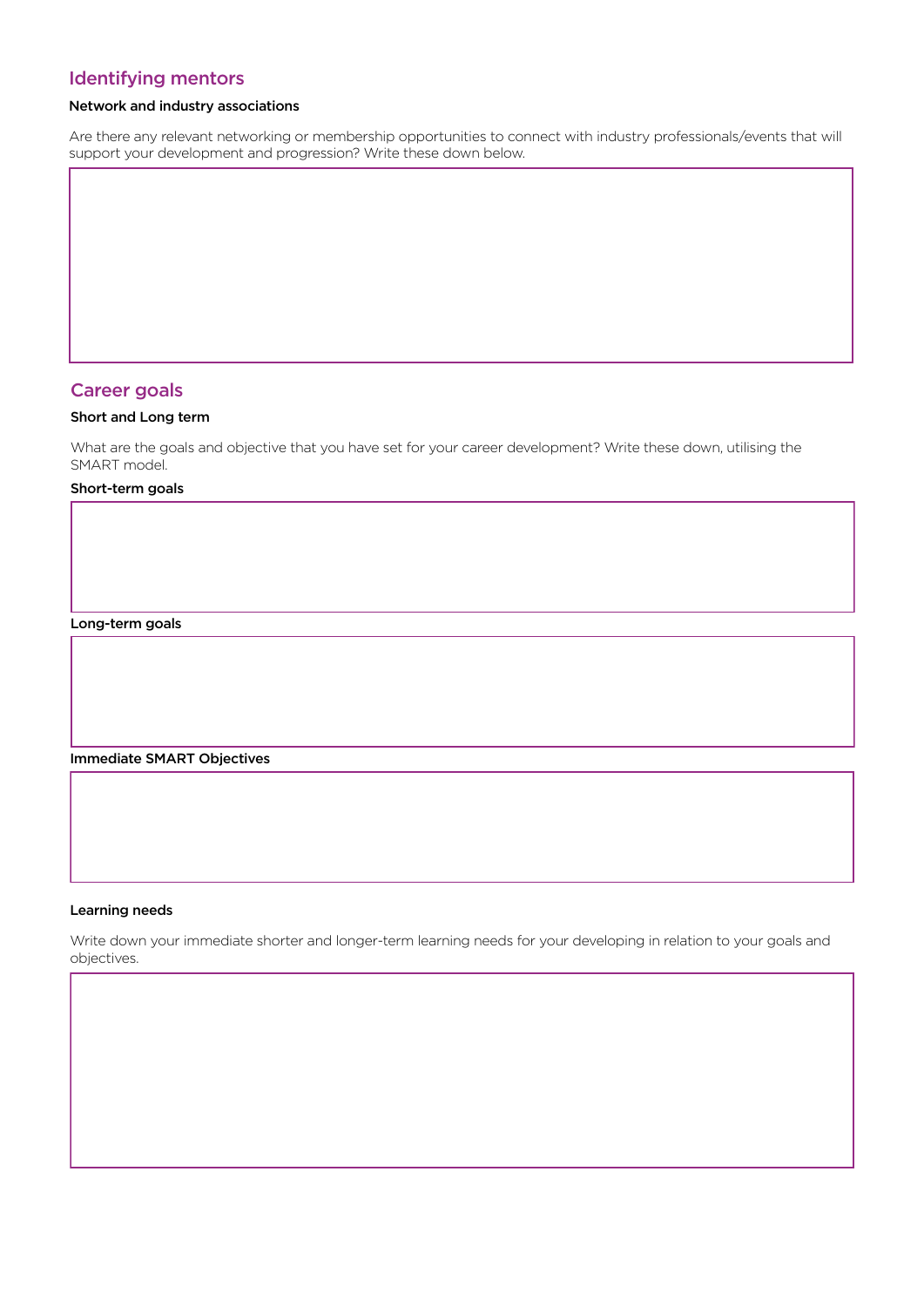# Professional Development activity

What are the types of activities that you are interested in undertaking to meet your learning needs? (i.e. workshop, reading, conference, research, education etc.)

Write these down in the box below.

Which goals and objectives do these link to?

Write these down here to show how you will enhance your ongoing development.

Develop a basic timeline for the activities in the box below.

What outcomes are you hoping to achieve from completing these learning activities?

What self-directed learning will you undertake?

This learning is more informal and will support your more formal learning.